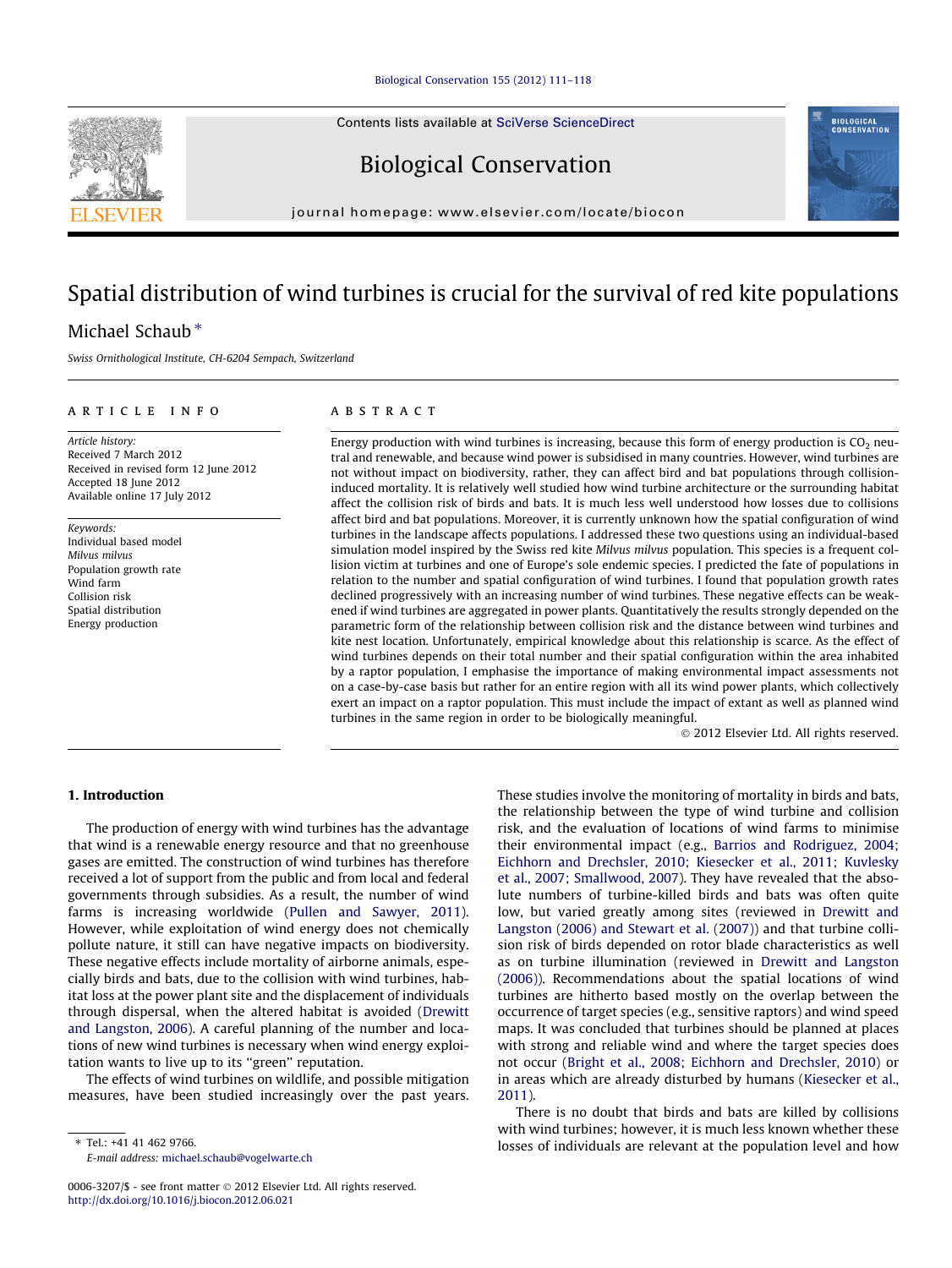<span id="page-1-0"></span>strong cumulative effects of a collection of wind turbines spread out over an entire area are [\(Drewitt and Langston, 2006; Kuvlesky](#page-7-0) [et al., 2007; Masden et al., 2010; Stewart et al., 2007\)](#page-7-0). [Garvin et al.](#page-7-0) [\(2011\)](#page-7-0) showed that raptor abundance was reduced by 47% in Wisconsin (USA) after the construction of wind turbines in the study area. This reduction was likely due to the abandonment of raptors from the wind farm project area. In a before-after impact study, [Dahl et al. \(2012\)](#page-7-0) demonstrated that breeding success in territories of white-tailed eagles (Haliaeetus albicilla) adjacent to wind turbines declined compared to before their construction resulting in a decline of the population growth. [Carrete et al. \(2010\)](#page-7-0) showed that even few turbine-killed Egyptian vultures (Neophron percnopterus) negatively affected the population growth of that species in Spain. Their study highlighted the fact known from life-history theory that long-lived species are very sensitive to an increase in mortality, even if the increase is small [\(Saether and Bakke, 2000\)](#page-7-0). A main reason for why knowledge about the impact of wind turbines on populations is so limited is that there are logistical challenges: individuals from a complete population and not just individuals living in the close vicinity of turbines need to be monitored before and after the installation of a wind power plant. The lack of knowledge about the impact of wind turbines on population growth rates of potentially affected species is unfortunate, since the ultimate measure of the impact of any action must be the growth rate of a population [\(Carrete et al., 2010; Kuvlesky et al.,](#page-7-0) [2007; Masden et al., 2010\)](#page-7-0). [Drewitt and Langston \(2006\)](#page-7-0) pointed out that ''further research is required in particular to develop spatial and demographic models which can help predict effects of individual wind farms and groups of developments which have cumulative effects across extensive areas''. Although their review is already a few years old, this conclusion still holds true.

When new wind turbines are planned, an environmental impact assessment study is typically required by environmental authorities. In Switzerland, such a study must evaluate the location of the planned turbines, e.g. whether they are in the vicinity of a population of rare birds and whether there is a concentration of migrating birds at the location. However, population-level consequences, i.e. whether the population growth of a rare species is negatively affected due to the installation of wind turbines, are not evaluated. Furthermore, the evaluation is typically restricted to one plant, and thus cumulative effects of multiple plants remain unknown. The spatial distribution of wind turbines can potentially have a strong impact on the population dynamics of the target species. Intuitively it is clear that a lower number of randomly distributed territorial birds will be affected by a certain number of wind turbines when they are aggregated in a few wind farms, than when they are scattered over the entire area. However, the strength of the effect of the aggregation of turbines on population growth is unknown.

The potential effects of the number and the spatial configuration of wind turbines on population dynamics can be assessed by simulations. Although simulations cannot answer the question of how much a particular population is affected by wind turbines, they are nevertheless very powerful in that potential effects of varying numbers and configurations of wind turbines can be neatly evaluated. Simulations also allow the identification of parameters which have a large impact on the outcome and thus to target future research. I developed an individual-based simulation model that mimicks the red kite (Milvus milvus), a large soaring bird of prey that frequently falls victim of wind turbines ([Dürr, 2009\)](#page-7-0). The red kite is endemic to Europe and its populations are declining in many areas [\(Knott et al., 2009\)](#page-7-0); hence the interest to understand how wind turbines affect red kite populations. This is urgent as energy production by wind power plants is increasing and many more wind turbines are likely to be built in the near future [\(Pullen](#page-7-0) [and Sawyer, 2011](#page-7-0)). In my study, I was particularly interested in understanding how much a red kite population is affected by different numbers of wind turbines in a given area, as well as by their spatial configuration. To study configuration effects, I assumed that a constant number of wind turbines is aggregated in a variable number of wind farms so that the energy produced is constant. I assessed the impact of wind turbines on the red kite population by kite population growth rate, by demographic parameters (survival, dispersal), and by the number of turbine-killed individuals. Finally, I performed sensitivity analyses to understand how much my results depend on certain untested assumptions.

# 2. Methods

#### 2.1. Individual based simulation model

I developed a discrete-time, individual-based simulation model to study the effects of a varying number of wind turbines and their spatial distribution on the dynamics of a hypothetical red kite population. Briefly, the model is constructed as follows: a number of red kite females is randomly distributed in a given area. Each kite is characterised by the coordinates of its nest in the area. Within this area, there is a core area in which a number of wind turbines is randomly distributed. The fringe area is included to model dispersal from the core area. Each year the kites produce fledglings which disperse. Each kite is subject to baseline mortality and to an additional mortality due to the collision of wind turbines. Turbine-induced mortality depends on the distance between a kite nest and a turbine. The population is allowed to develop for a number of years, after which some kite population metrics in the core area are recorded. The monitored population in the core area is geographically and demographically open. I parameterised the simulation model with values of demographic state and rate variables estimated from an increasing red kite population in Switzerland (Aebischer and Schaub, unpubl. data). In the following I describe the model in detail.

## 2.1.1. Initial conditions

Within a core area of  $50 \times 50$  km (2500 km<sup>2</sup>) the locations of a number of wind turbines were chosen randomly subject to a constraint that the minimal distance between two turbines was at least 5 km. The locations of a number of kite nests were generated similarly, subject to the constraint of a minimal inter-nest distance of 2 km. This distance represents a typical nearest-neighbour distance in Switzerland. The total area over which kites were distributed was larger by a buffer of 25 km around the core area containing wind turbines; thus kite nest locations were generated in an area of  $100 \times 100$  km (10,000 km<sup>2</sup>; see [Fig. 1](#page-2-0)). This buffer zone was created in order to be able to include emigration from and immigration into the core area by dispersing individuals. The generation of wind turbine and kite nest locations was independent of each other. I monitored the simulated kite population just before the start of the breeding season (pre-breeding census) and distinguished between three age classes: 1 year old, 2 years old, and older than 2 years old. The initial number of kites in each of the three age classes was 102, 70 and 250, respectively. The ratio of these numbers corresponds to the stable age distribution (calculated as the right eigenvector of the matrix projection model, see below) of a red kite population in Switzerland and assumes a density of 2.5 breeding pairs per 100  $km<sup>2</sup>$ . This density is relatively low for red kites ([Aebischer, 2009](#page-7-0)).

#### 2.1.2. Population dynamics over time

Based on the initial configuration of nests and turbines, the kite population then develops according to a Markov process, i.e., its state at time  $t + 1$  depends on its state at time  $t$  via transition rates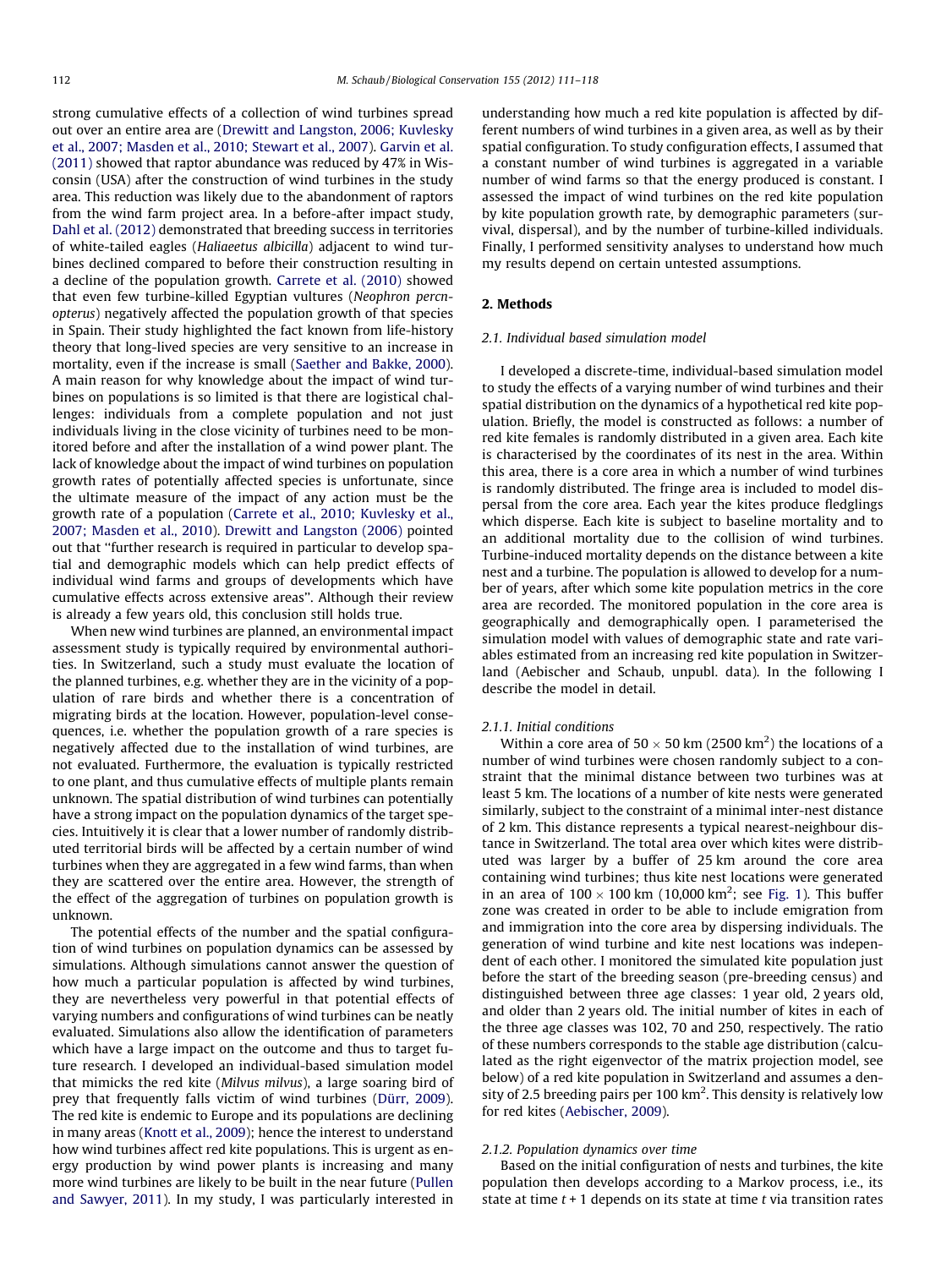<span id="page-2-0"></span>

Fig. 1. Example of a simulation. The upper panel shows the distribution of wind turbines and of kites at the beginning and the lower panel the distribution after 1 year. The square in the centre is the core area where wind turbines occur. The symbols in both panels are: wind turbine (red dots), 1-year old kites (open dots), 2 year old kites (closed light blue dots), adult kite (closed blue dot), black cross (dead individual). The site of origin and settlement are connected with a line in dispersing individuals. Note that the number of kites and of wind turbines displayed in the graphs is lower than the numbers used in the simulations to increase visibility. (For interpretation of the references to colour in this figure legend, the reader is referred to the web version of this article.)

which are represented by reproduction, survival and dispersal parameters. The location and number of wind turbines remains unchanged. First, all females older than 2 years were assumed to reproduce each year, which means that kites start to reproduce at age 3. The number of fledged females is drawn from a Poisson distribution with parameter  $\pi = 1.7/2$ , where 1.7 is the average reproductive success (males and females) of red kites (Aebischer and Schaub, unpubl. data), thus I assumed an even sex ratio at fledging. Second, each individual kite i may or may not survive a year. Survival is composed of natural survival and of an additional mortality component due to the collision with turbines. Natural survival is modelled as a Bernoulli trial with success probability  $s_i$ , thus  $S_i \sim \text{Bern}(s_i)$ , with  $S_i = 1$  indicating survival and  $S_i = 0$  indicating death. Parameter  $s_i$  is age-dependent and was 0.45, 0.74 and 0.84 for juveniles (age 0–1), subadults (age 1–2) and adults (older than 2 years), respectively (Aebischer and Schaub, unpubl. data). Depending on the distances  $D_{ii}$  between the nest of kite i and turbine *j* the additional risk  $r_{ii}$  of dying due to the collision at turbine *j* is  $r_{ii} = f(D_{ii})$ . I call this function the risk–distance function and used the same function for all age classes. For kite  $i$  and each turbine *j* another Bernoulli trial was performed with success probability  $1 - r_{ij}$ , thus  $P_{ij} \sim \text{Bern}(1 - r_{ij})$ . Kite *i* has survived one year, if  $S_i \prod_j P_{ij} = 1$ , where the product is over all turbines in the study area. This formulation ensured that wind turbine-induced mortality is additive to natural mortality and that the effects of all wind turbines are cumulated. Fledged individuals that survived may disperse, but not individuals of older age classes, because red kites are strongly philopatric to their breeding sites [\(Newton et al.,](#page-7-0) [1989\)](#page-7-0). I draw dispersal distances from a half-normal distribution with a mean of 10 km, while dispersal angle was drawn from a uniform distribution on the range (0, 360). These dispersal distances correspond to an average dispersal distance of red kites ([Newton](#page-7-0) [et al., 1989](#page-7-0)). Kites were allowed to settle anywhere, but not closer than 2 km to already occupied kite nests. If the determined nest position of an establishing disperser did not meet this condition, new positions were determined until the condition was met. If no valid position could be found after 25 trials, the average dispersal distance was increased by 10 km. Twenty-five new locations were then generated and if a location satisfied the condition, it was retained. If none of them fulfilled the condition, dispersal distance was again increased by 10 km, and 25 new locations were drawn, and so on, until a valid new position was found. In this way, I simulated density-dependence in the core area operating via territory saturation. The chosen nearest-neighbour distance of 2 km resulted in a maximal density of  $25$  nests/100 km<sup>2</sup>, which is relatively high, but not unusual for red kites [\(Aebischer, 2009](#page-7-0)).

These steps (reproduction, survival, dispersal) were repeated over 10 years. The information about the state of all individual kites that were ever alive (in which age class they are, whether they are alive or dead, whether they died due to turbine collision) and their position was monitored. Based on this individual-specific information, I calculated the number of kites 2 years or older (corresponding to breeding pairs) in the 50  $\times$  50 km core area for each time step. The average growth rate of the population was estimated with a linear regression of the logarithm of population size against time. I tallied up the number of individuals that dispersed from and to the core area as well as the apparent survival probability, which is the probability to survive and to remain in the core area. Finally, I counted the total number of individuals that died due to turbine collision.

The steps described under Sections [2.1.1](#page-1-0) and 2.1.2 (initial conditions and population dynamics under turbine impact) were repeated 1000 times; hence, I simulated 1000 replicate population trajectories for each experimental treatment, and I report the means and confidence intervals of the monitored parameters.

# 2.2. Experimental treatments: wind turbine number and spatial configuration

The basic simulation model just outlined was used to study the effect of a varying number of wind turbines and their spatial configuration on red kite population dynamics. I considered different risk–distances functions, because there is hardly any empirical knowledge about the risk–distance function.

# 2.2.1. Number of turbines

First, I studied the impacts of the number of wind turbines on red kite population dynamics. I assumed a total of 0, 1, 25 or 50 turbines in the core area. These turbines were not aggregated in wind farms, so each turbine was at least 5 km away from the closest one. The highest number of wind turbines in the core area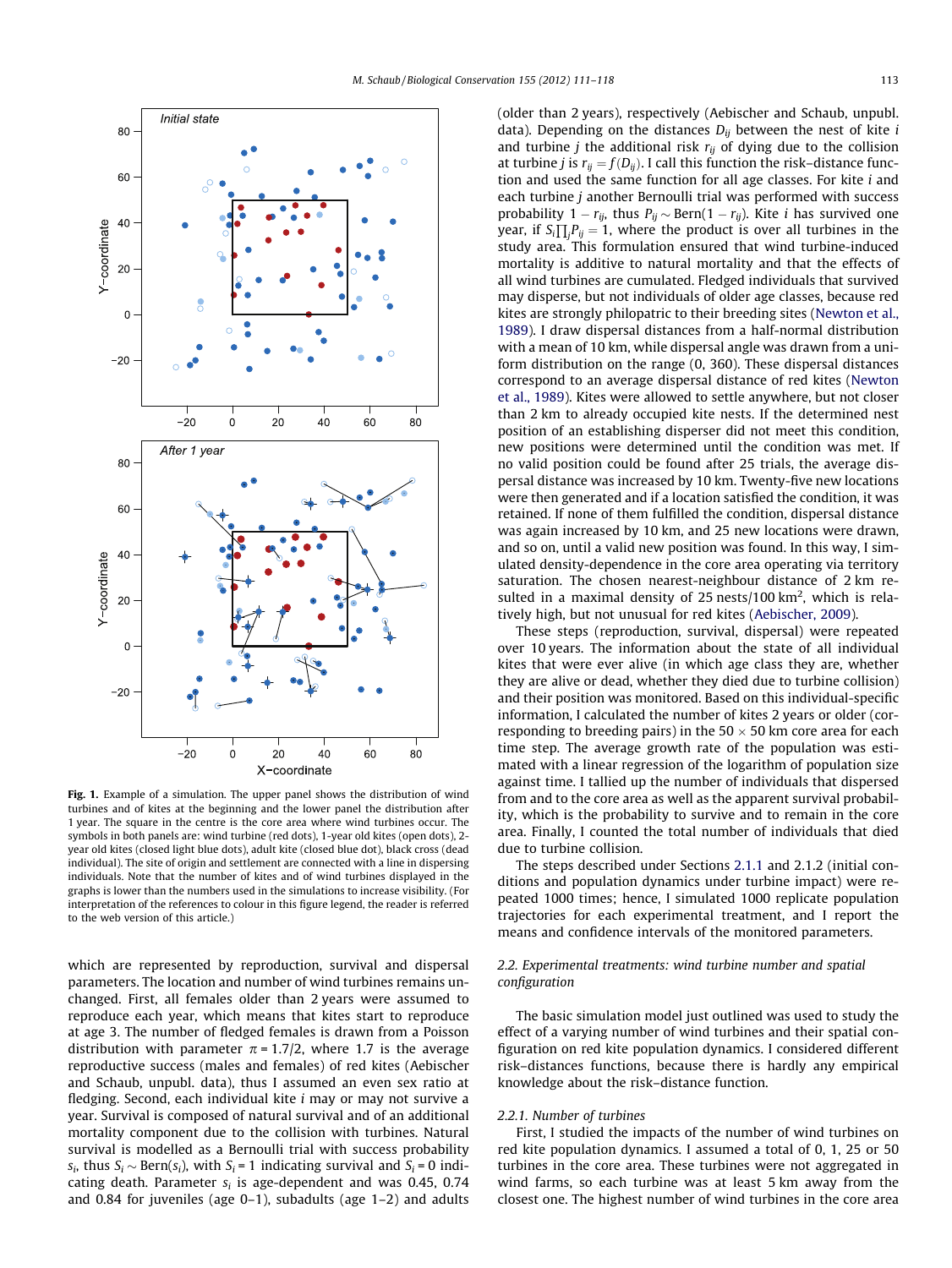corresponds to a density of 2 turbines/100 km<sup>2</sup>. This corresponds to the targeted average density of wind turbines in Switzerland in the year 2050 ([www.suisse-eole.ch/de.html](http://www.suisse-eole.ch/de.html)), but is relatively low compared to extant densities in other countries (e.g. in Brandenburg, Germany, the current density is 9 turbines/100  $\text{km}^2$ ([Dürr, 2009](#page-7-0))) and also to the effective densities that are scheduled for parts of Switzerland, such as the Jura mountains.

# 2.2.2. Aggregation of turbines in wind farms

Second, I studied the impact of the aggregation of 50 turbines into 1, 5, 10, or 25 wind farms. Since the total number of turbines was fixed at 50, the number of turbines per wind farm varied accordingly from 50, 10, 5, to 2. I also considered the extreme scenario of no aggregation, which is the same as the last scenario of the previous case. When wind turbines were aggregated in wind parks, I assumed that each turbine contributed to the collision risk of the kites, thus that there was no avoidance effect. Or to put in



Fig. 2. Relationship between the risk of a kite to collide with a wind turbine in relation to the distance between the locations of the kite's nest and the wind turbine. Shown are the five risk–distances relationships used in this paper. In the upper panel the slope of the relationship varies, in the lower panel the intercept of the relationship varies.

other words, kites were always impacted by all wind turbines, regardless of whether they were aggregated in wind farm or not.

#### 2.2.3. Risk–distance function

The risk–distance function plays a crucial role for the mortality risk of a kite and thus likely is very important for population dynamics. In order to study the sensitivity of kite population growth to the assumed risk–distance function, I used five different varieties of a basic function. All of them were negative exponential functions, but with different intercepts and slopes. The variation of the intercepts mainly changes the collision risk when the distance between the kite nest and the turbine is very low, while the variation of the slope mainly changes the collision risk at larger distances. Thus, loosely speaking, the variation of the intercept mimicks turbine characteristics, such as tower height or rotor speed which are known to affect collision risk. By contrast, the variation of the slope is more a feature of the kite behaviour; the flatter the slope the larger is the kite's home range and consequently the more time it spends in the vicinity of a turbine. The collision risks in relation to the distances between the position of a kite and a wind turbine under the five considered risk–distance functions are shown in Fig. 2.

#### 2.3. Sensitivity analysis

In order to understand how the chosen nearest-neighbour distance, dispersal parameters and level of natural mortality affected the results, I conducted a sensitivity analysis by varying these parameters (Supporting information Appendix A). Since the collision risk can vary among wind turbines [\(Ferrer et al., 2012;](#page-7-0) [Martinez-Abrain et al., 2012](#page-7-0)) I also considered a scenario where the intercept of the risk–distance function varies randomly. This helps to validate the main findings when spatial heterogeneity of collision risk occurs.

I used R 2.14.0 [\(R Development Core Team, 2004\)](#page-7-0) for all simulations. All code is provided in the supplementary material (Supporting information Appendix B).

## 3. Results

# 3.1. Impact of the number of turbines

The simulated red kite population increased annually by 5.2% (95% CI: 0.2–8.2%) in the core area in the absence of wind turbines. The population growth rate decreased with increasing number of wind turbines [\(Fig. 3](#page-4-0)). The flatter the slope and the larger the intercept of the risk–distance function the stronger was the decrease of the population growth rate with increasing number of wind turbines. In the most extreme case, the kite population declined by 1.2% (95% CI:  $-5.0$  to  $+2.3$ ) annually. Without wind turbines, the net export from the kite population was 2.1 individuals (95% CI:  $-7.0$  to  $+11.0$ ) in the last study year [\(Fig. 3\)](#page-4-0). This shows that the kite population operated as a source population, it was increasing and could export individuals to other populations. The net export of individuals declined with increasing number of turbines which was the result of increased immigration and decreased emigration (Supporting information in Appendix C, Table C1), and with stronger risk–distance functions. The net export became negative when a large number of wind turbines was present, suggesting that the kite population has turned from a source to a sink. The average annual number of kites killed due to all wind turbines present in the area increased with the number of wind turbines ([Fig. 3\)](#page-4-0). It was again strongly dependent on the assumed risk–distance function. The age-specific apparent survival probabilities declined with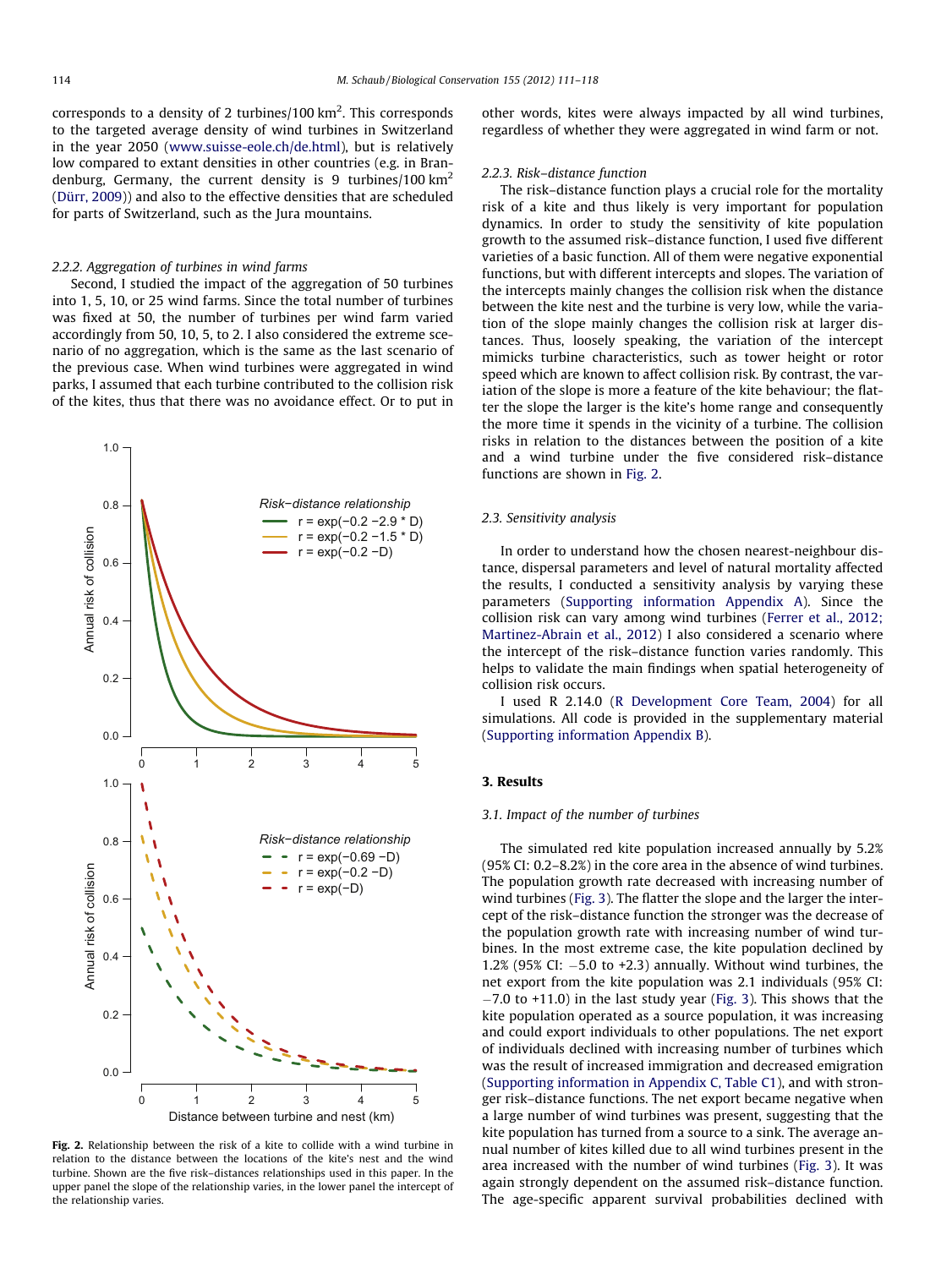<span id="page-4-0"></span>

Fig. 3. Impact of a variable number of wind turbines on the growth of the red kite population in the core area, on the annual net export of individuals in the last study year (number of emigrants minus the number of immigrants) and on the total number of red kites that are killed annually by the collision with a wind turbine. Shown are these relationships for three risk–distance relationships that have the same intercept but different slopes (left panel) as well as for three risk–distance relationships that have different intercepts but the same slope (right panel). Given are the mean and the 95% confidence intervals.

increasing number of turbines and with increasing risk–distance relationship (Supporting information in Appendix C, Table C1).

#### 3.2. Impact of the aggregation of turbines

Next I assessed the impact of aggregating a fixed number of 50 wind turbines in a variable number of wind farms. In all of these scenarios the amount of produced energy was similar. The population growth rates declined with decreasing aggregation of turbines in wind farms [\(Fig. 4](#page-5-0)). The risk–distance functions affected the estimated population growth rates, yet the more turbines were aggregated, the less important became the risk–distance function. When all 50 wind turbines were aggregated in one wind farm, the population growth rate was at least 4.6% (95% CI: 1.5–7.6), and thus not much lower compared to the situation without wind turbines. The net export of individuals was positive on average when the wind turbines were aggregated, but eventually became negative with decreasing degree of aggregation depending on the risk–distance function used. This suggests that by a varying degree of aggregation of the same number of wind turbines into wind farms, the kite population may turn from a source into a sink population. The annual number of fatal collisions increased with decreasing aggregation [\(Fig. 4](#page-5-0)). When all 50 wind turbines were aggregated in a single wind farm, the annual number of fatal collisions was clearly lower than when 25 wind turbines were placed singly (Figs. 3 and 4). The age-specific survival probabilities declined with decreasing aggregation of wind turbines, and this was particularly evident for the adults (Supporting information in Appendix C, Table C2).

# 3.3. Sensitivity analysis

Changing nearest neighbour distances, dispersal parameters and natural mortality resulted in different kite population growth rates, but the impact of a variable number of wind turbines and their spatial distribution on population growth remained qualitatively the same (Supporting information in Appendix A). The initial simulations have shown that the kite population can grow in the presence of 50 wind turbines provided that the turbines are aggregated [\(Fig. 4](#page-5-0)). That the population increases in this situation depends on the assumed natural mortality of the red kites and is therefore not generally true. If natural mortality is higher, the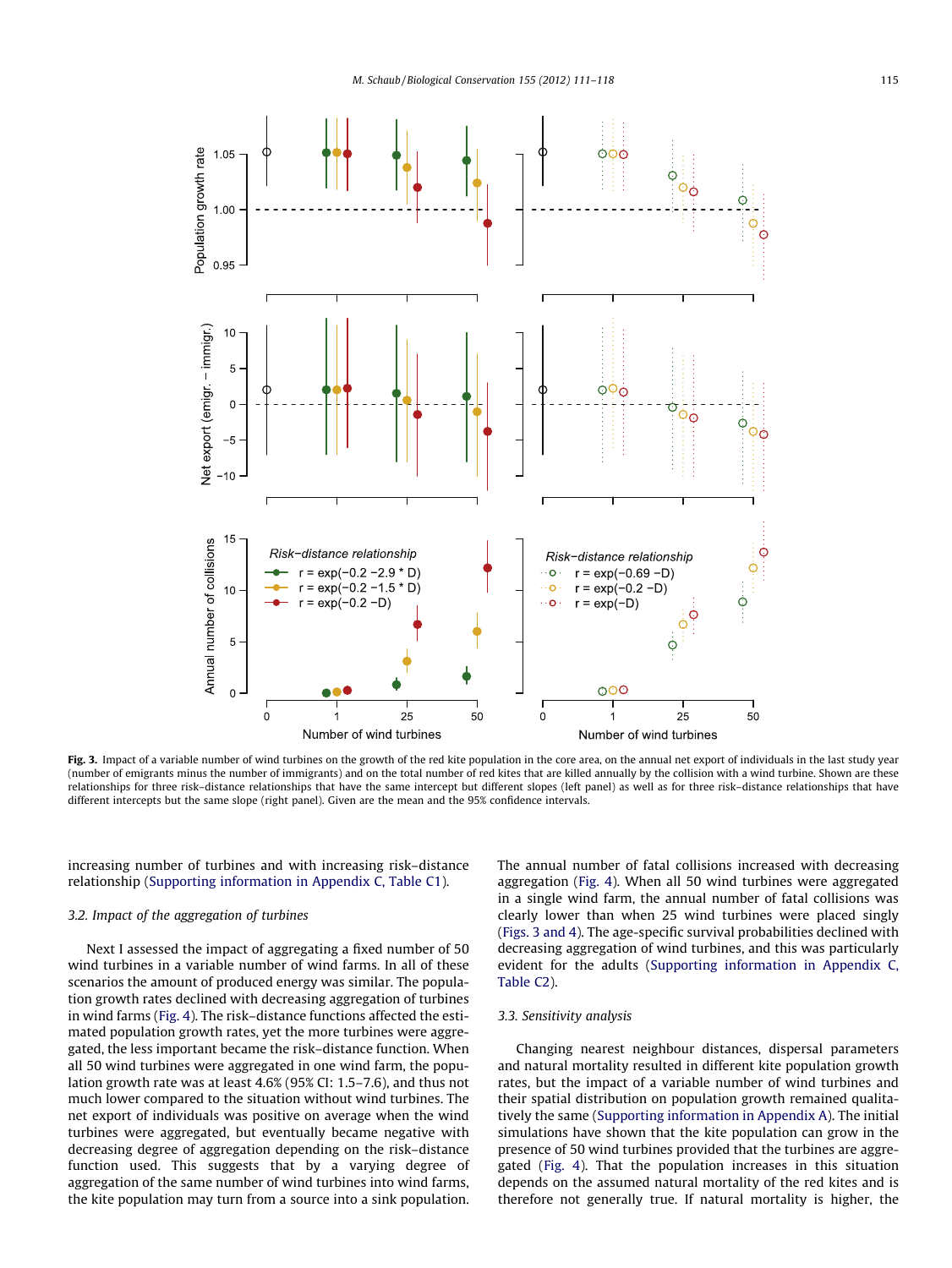<span id="page-5-0"></span>

Fig. 4. Impact of a variable number of wind farms when the total number of wind turbines is fixed to 50 on the growth of the red kite population in the core area, on the annual net export of individuals in the last study year (number of emigrants minus the number of immigrants) and on the total number of red kites that are killed annually by the collision with a wind turbine. Shown are these relationships for three risk–distance relationships that have the same intercept but different slopes (left panel) as well as for three risk–distance relationships that have different intercepts but the same slope (right panel). Given are the mean and the limits of the 95% confidence intervals.

population can decline in the presence of 50 turbines even if they are aggregated (Supporting information in Appendix A, Fig. A1). If the intercept of the risk–distance function varies randomly, the results remain qualitatively the same as if there is no spatial heterogeneity in collision risk (Supporting information in Appendix A, Fig. A4).

# 4. Discussion

My simulations revealed clear effects of both the number of wind turbines and their spatial configuration on the growth of a red kite population: the larger the number of wind turbines and the more they were spread out in the landscape, the more depressed the population growth rate became. It is possible to turn the population in the core area from a source to a sink population and finally to a declining population by simply increasing the number of wind turbine locations. These results were qualitatively insensitive to our model assumptions about dispersal behaviour, population density (nearest-neighbour distance), baseline (natural) survival probabilities or spatial heterogeneity in collision risk. Quantitatively, but not qualitatively, was the result dependent on the assumed risk–distance relationship.

The assumed risk–distance relationship had a strong effect on the resulting population growth rate. If the slope of the negative exponential function was steep, an increasing number of wind turbines had a less strong negative effect on the population growth rate of kites than when the slope was flat. A flat slope corresponds to large home ranges of red kites and then the aggregation of wind turbines was very efficient to minimise the impact on red kite population growth. This is a general result: Bird species having larger home ranges are likely to be much more negatively impacted by an increasing number of wind turbine locations than species with small home ranges.

The variation of the intercept of the risk–distance relationship is related to the collision risk of birds that are situated very close to the wind turbine, and thus is akin to the variation in the danger of different wind turbine types. Many studies have shown that features of wind turbines such as rotor height and diameter, rotor speed, illumination or habitat and topography around wind turbines affect the collision risk ([de Lucas et al., 2008;](#page-7-0) reviewed in [Drewitt and Langston, 2006\)](#page-7-0). My simulations showed that the reduction of the collision risk from say 0.8 to 0.5 had a strong effect on population growth, and thus there is some scope to reduce the impact of wind turbines by an appropriate construction or operating schedule (e.g., remain inactive during the breeding season).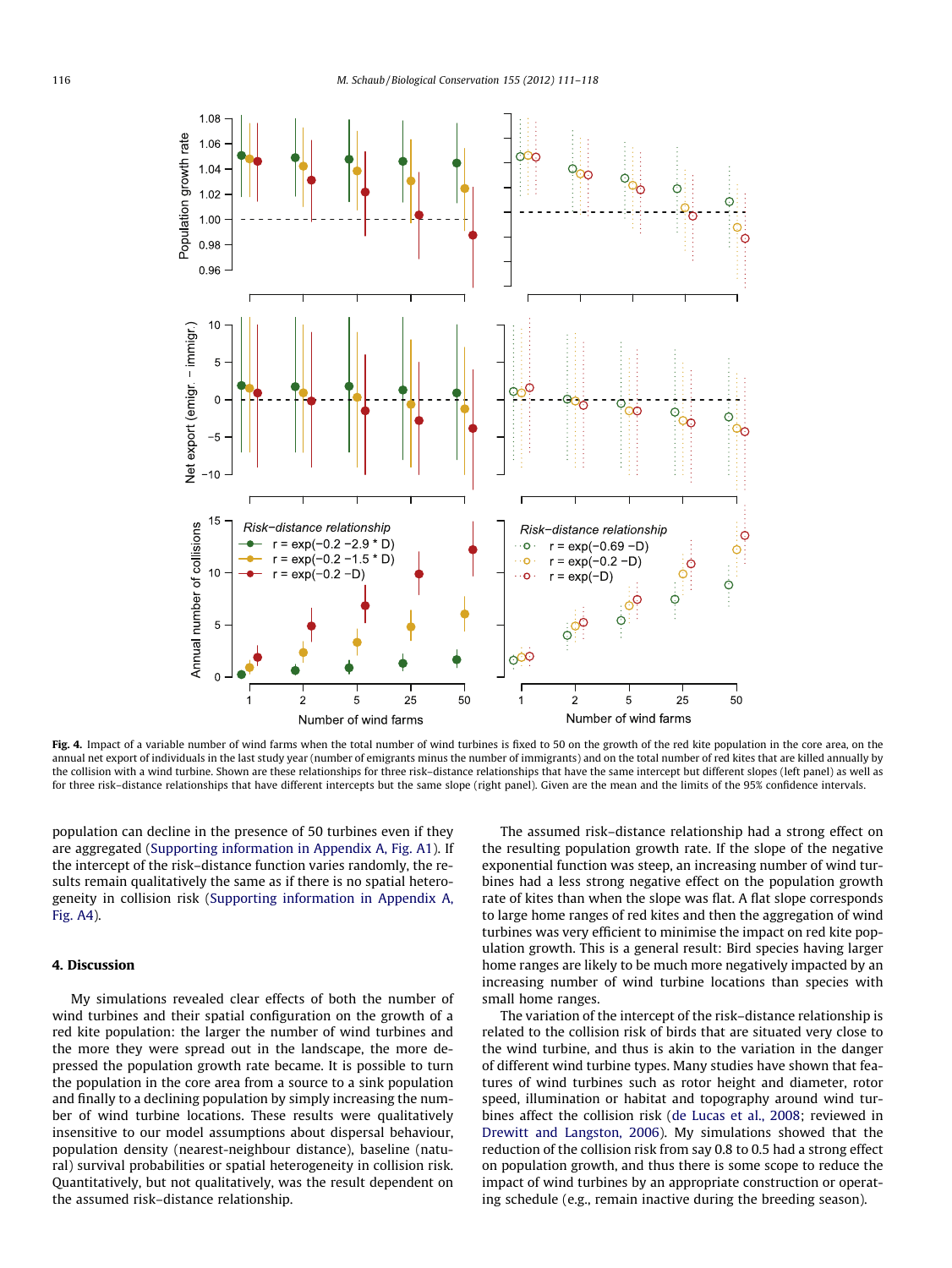The collision risk of birds at wind turbines is usually assessed with collision risk models of [Band et al. \(2007\)](#page-7-0). A limitation of these models is that their accuracy to predict collision risk greatly depends on avoidance rates ([Chamberlain et al., 2006\)](#page-7-0), which are poorly known. The risk–distance relationship is an extension of a collision risk model in that it relates the collision risk to the distance between a wind turbine and the nest (or activity centre) of a bird. There is poor empirical knowledge about the risk–distance relationship. The only study of which we are aware of is the one by [Rasran et al. \(2011\)](#page-7-0). They derived the collision risk in relation to the distance between the wind turbine and the nest location based on empirical knowledge of home range use of 13 red kites that were tracked with radio telemetry and by the consideration of an avoidance rate of 98% that was derived in another study ([Whitfield](#page-7-0) [and Madders, 2006\)](#page-7-0). The uncertainty due to the lack of empirical knowledge of the avoidance rate and due to the relatively small sample size is large. Quantitatively the function of [Rasran et al.](#page-7-0) [\(2011\)](#page-7-0) corresponds to  $r = \exp(-0.2 - 2.9 * D)$ , thus to the least risky function included in my simulation. My simulations showed that the impact of the actual parameter values of the risk–distance relationship increases as wind turbines become more numerous and decreases the more they are aggregated in wind farms. In the light of the large uncertainty in the risk–distance relationship and its strong impact, I advocate for the application of the precautionary principle [\(Cooney, 2004](#page-7-0)), and strongly suggest that the number of wind farm locations must be as small as possible. Only if more knowledge about the risk–distance function becomes available, it will be possible to make better predictions about the quantitative effect of the variation of the number of wind turbines and on the tolerable number.

My simulation model needed assumptions that I have not evaluated with a sensitivity analysis. First, I have not included environmental stochasticity. The predicted growth rates are therefore too high, if environmental stochasticity is occurring ([Tuljapurkar and](#page-7-0) [Orzack, 1980\)](#page-7-0), but I do not think that this would affect my results qualitatively. Second, my model only considered females, and thus I assumed that the number and fates of males had no effect on the population growth at all. In reality, it is unlikely that a brood is raised successfully if one of the partners dies during the breeding period. Since I have not included this condition in the simulation model, my result is likely too positive, that is, the impact of wind turbines is underestimated. Third, I assumed that there is no avoidance effect of wind power plants consisting of multiple turbines. It is possible that the collision risk at wind turbines that are aggregated in wind farms is lower compared to wind turbines that are single, because large plants may be more conspicuous or more scary to the birds and may be avoided to some degree [\(Desholm](#page-7-0) [and Kahlert, 2005\)](#page-7-0). If an avoidance effect due to large farms is occurring in red kites as well, the positive effect of aggregating wind turbines in wind farms revealed by my study will in reality be even stronger than predicted. Fourth, I assumed that the spatial distribution of red kites is random, implying that the habitat quality across a large area is identical. In reality this will not be the case, the spatial distribution of red kite territories is not random across large areas. Habitat quality varies spatially resulting in areas of high and areas of low kite density. As long as there is no spatial correlation between the location of red kite nests and the location of wind turbines, a non-random distribution of kites will not affect the relationship between kite population growth and the number of wind turbine locations, but the uncertainty of the prediction increases. Fifth, I assumed that there is no spatial correlation between the location of kite nests and the location of wind turbines. If there is a negative correlation, that is, if wind turbines are preferably constructed in areas where kites do not occur, the number and aggregation of wind turbines will have no or little effects on the red kite population growth. Yet, if there is a positive spatial correlation, the negative impact of wind turbines on kite population growth will be stronger than what was found here ([Carrete et al., 2012](#page-7-0)). However, even then the aggregation of wind turbines is better than no aggregation. Kites that are living close to an aggregation of wind turbines will be strongly negatively impacted, but other kites that are living far away from the few aggregations are safer.

Most red kites are migratory and therefore it is likely that they are additionally impacted by wind turbines that are placed along the migratory routes or in the wintering areas. These impacts were not considered explicitly in our simulation. The distribution and number of wind turbines along migration routes and in the wintering areas are potentially important as well, in particular if they are placed at specific points where many individuals concentrate on migration such as mountains passes. The impact of the spatial distribution of wind turbines along migration routes and in the wintering areas on red kite population growth depends on the level of migratory connectivity ([Webster et al., 2002](#page-7-0)) and how similar the migration routes are between individuals. If migratory connectivity is low and the migration routes were very variable between individuals, I expect a lower impact at the population level. Red kites often show a different spatial distribution during the non-breeding season than during the breeding season, they are not territorial anymore and gather at large roosts. Thus, their spatial distribution is often clumped. In this situation, the wind turbines should only be built far away from roosts to have the least impact of red kite population growth. The seasonally differential spatial behaviour of red kites poses a real challenge for the spatial distribution of wind turbines that minimises the impact on red kite populations.

My simulation study required several simplifying assumptions which are not all met in reality and consequently real red kite populations would not exactly behave according to the reported results. The estimated figures (e.g. population growth rate) cannot be taken as and equated with empirical findings. Yet, the simulations are useful to demonstrate potential changes of the population development when impacting factors such as the number or the location of wind turbine locations alter. In order to assess empirically how red kite and other bird populations react after the construction of wind turbines, it is essential that integrated population monitoring [\(Baillie, 1991](#page-7-0)) over large areas is performed.

#### 4.1. Planning of wind turbine locations

Wind energy production must deal with many challenges in order to be efficient and to minimise its impact on biodiversity. Besides decisions about the architecture of wind turbines and the management of the surroundings, a crucial point is the location of future plants. Obviously, wind turbines need to be at places where strong and reliable winds prevail. Locations where birds concentrate (e.g. migration points, roosts, breeding colonies) should be avoided, because wind turbines at such locations can potentially affect many individuals of a population. A recent study has shown that the number of birds killed can vary a lot at very small spatial scales, such that within a wind farm some wind turbines are much more dangerous than others ([Ferrer et al., 2012;](#page-7-0) [Martinez-Abrain et al., 2012](#page-7-0)). Factors such as local topography or turbine rotor blades seem to be important for the collision risk. Therefore, small scaled impact studies are required when a new wind farm is planned. My simulation study shows that the population growth of a focal species decreases with increasing number of wind turbine locations. The critical number of wind turbine locations that a focal population can sustain in the sense that its growth rate does not become negative depends on the demography of the specific population. The identification of this tolerable